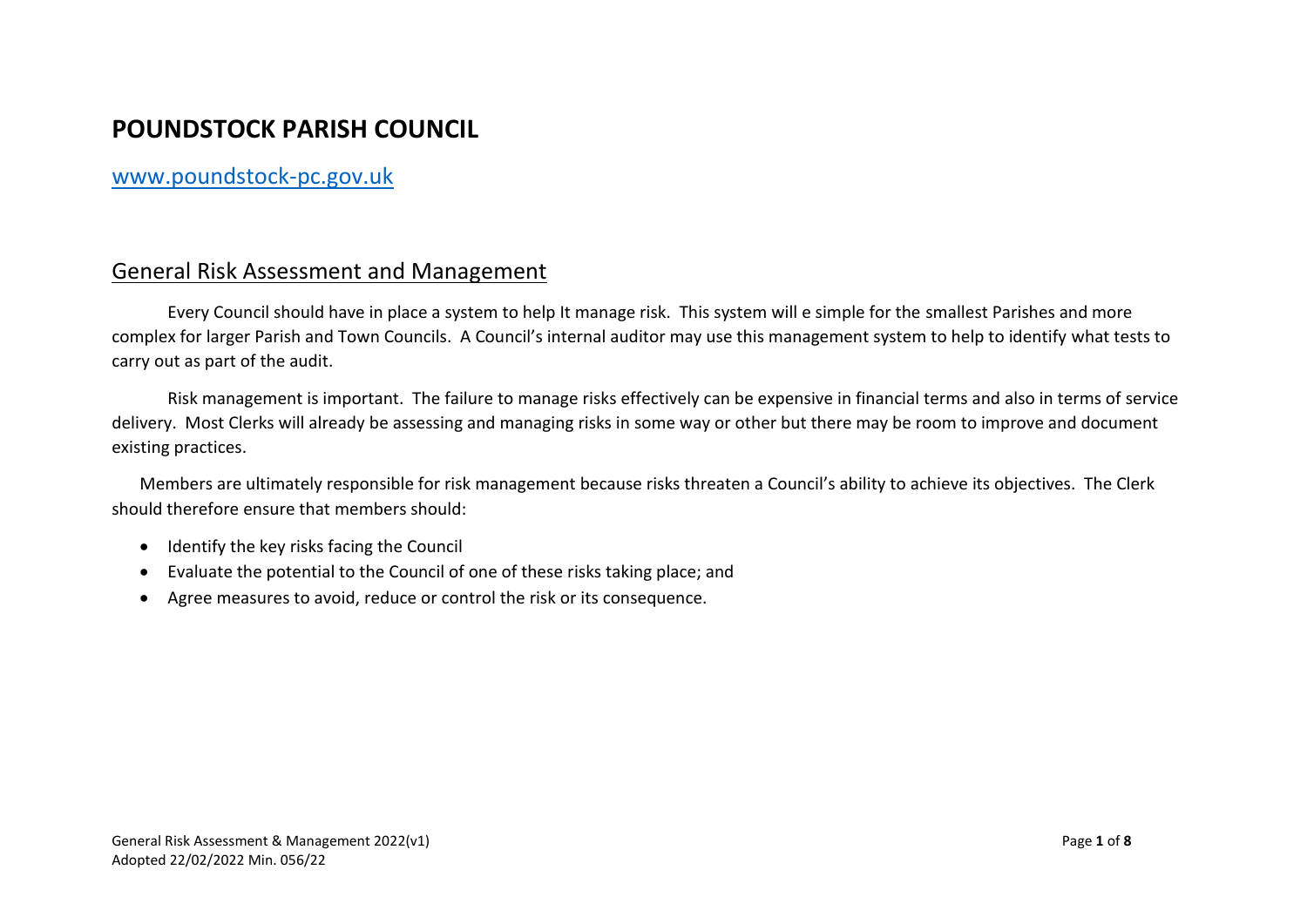| Subject                  | <b>Risks Identified</b>                                                                                                                                                                              | Risk Level<br>H/M/L | Management control of risks                                                                                                                                                                                                                                                                                                         | <b>Annotations &amp; Notes</b>                                              |
|--------------------------|------------------------------------------------------------------------------------------------------------------------------------------------------------------------------------------------------|---------------------|-------------------------------------------------------------------------------------------------------------------------------------------------------------------------------------------------------------------------------------------------------------------------------------------------------------------------------------|-----------------------------------------------------------------------------|
| <b>Annual Return</b>     | Completion/Submission within<br>time limits                                                                                                                                                          | L                   | Annual Return completed and signed by the Council,<br>submitted to internal auditor for completion and<br>signing then checked and sent to External Auditor<br>within the specified time frame.                                                                                                                                     |                                                                             |
| Councillors              | Losing Councillor membership<br>or having more than 6<br>vacancies                                                                                                                                   | L                   | When a vacancy arises, there is a legal process to<br>follow, either a by-election which is out of the Parish<br>Council's control or into a co-option process.<br>If there are more than 6 vacancies at any one time<br>the Council becomes inquorate and the legal process<br>of Cornwall Council appointing members takes place. | Existing procedures adequate<br>Procedures of another body<br>are adequate  |
| Precept                  | Adequacy of precept in order<br>for the Council to carry out its<br>statutory duties<br>Requirements submitted to<br>Cornwall Council in time<br>Amount not received from<br><b>Cornwall Council</b> | L                   | To assist in determining the precept value the<br>Council receives, on a quarterly basis, actual spend<br>compared with budget in the current year.<br>Precept should be considered by the Council before<br>the deadline.<br>The Clerk informs the Council when the monies are<br>received (April and September)                   | Existing procedures adequate                                                |
| <b>Financial Records</b> | Inadequate records financial<br>irregularities                                                                                                                                                       | L                   | The Council has Financial Regulations which set out<br>the requirements.                                                                                                                                                                                                                                                            | Existing procedures adequate.<br>Annual review of Financial<br>Regulations. |
| <b>Bank and Banking</b>  | Inadequate checks<br><b>Bank mistakes</b>                                                                                                                                                            |                     | The Council has Financial Regulation which set out<br>the requirements for banking, cheques and<br>reconciliation of accounts.<br>The Clerk reconciles the bank accounts monthly via<br>the statement, any irregularities are dealt with by                                                                                         | Existing procedures adequate.                                               |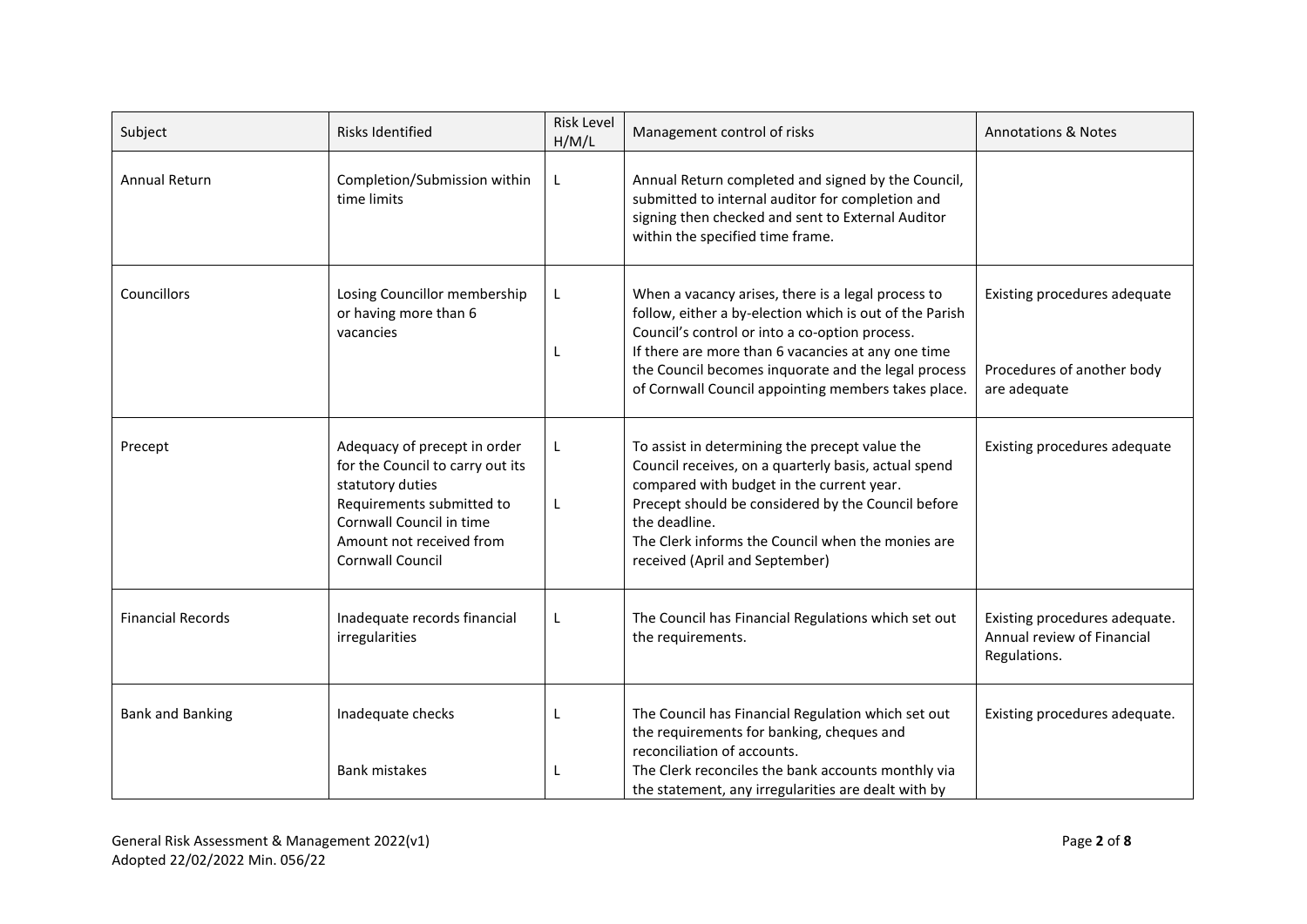|                      | Charges<br><b>Internet Banking</b>                                | L      | informing the bank and awaiting their correction.<br>Bank statements are monitored monthly.<br>Clerk ensures enough money is in the current<br>account to cover the cheques and direct debits<br>before the cheques are issued to avoid the account<br>being overdrawn.<br>In line with Financial Regulations access to any<br>internet banking accounts will be directly to the<br>access page (which may be saved under<br>"favourites"), and not through a search engine or e-<br>mail link.<br>The Clerk is the appointed Service Administrator.<br>Two Councillors are authorised to approve<br>transactions on the accounts. Any transactions to be<br>carried out electronically must be agreed at the<br>public meeting beforehand. |                                                        |
|----------------------|-------------------------------------------------------------------|--------|---------------------------------------------------------------------------------------------------------------------------------------------------------------------------------------------------------------------------------------------------------------------------------------------------------------------------------------------------------------------------------------------------------------------------------------------------------------------------------------------------------------------------------------------------------------------------------------------------------------------------------------------------------------------------------------------------------------------------------------------|--------------------------------------------------------|
| Cash/Loss            | Loss through theft or<br>dishonesty                               | L      | The Council has Financial Regulations which set out<br>the requirements. Cash/Cheques received are<br>banked intact as soon as possible.                                                                                                                                                                                                                                                                                                                                                                                                                                                                                                                                                                                                    | Existing procedures adequate                           |
| Litigation           | Potential risk of legal action<br>being taken against the Council | M      | Public liability insurance covers general personal<br>injury claims where the Council is found to be at<br>fault, but not spurious or frivolous claims - these<br>cannot be insured against.                                                                                                                                                                                                                                                                                                                                                                                                                                                                                                                                                | Annual review undertaken of<br>insurance arrangements. |
| Reporting & auditing | <b>Information Communication</b><br>Compliance                    | L<br>М | Financial information is reviewed and approved<br>under the Financial Statements agenda item at each<br>meeting of full Council.<br>All Councillors check the payments and receipts<br>monthly and the quarterly audit.<br>Regular internal audit checks undertaken by two<br>Councillors.                                                                                                                                                                                                                                                                                                                                                                                                                                                  | Existing procedures adequate.<br>Recommended.          |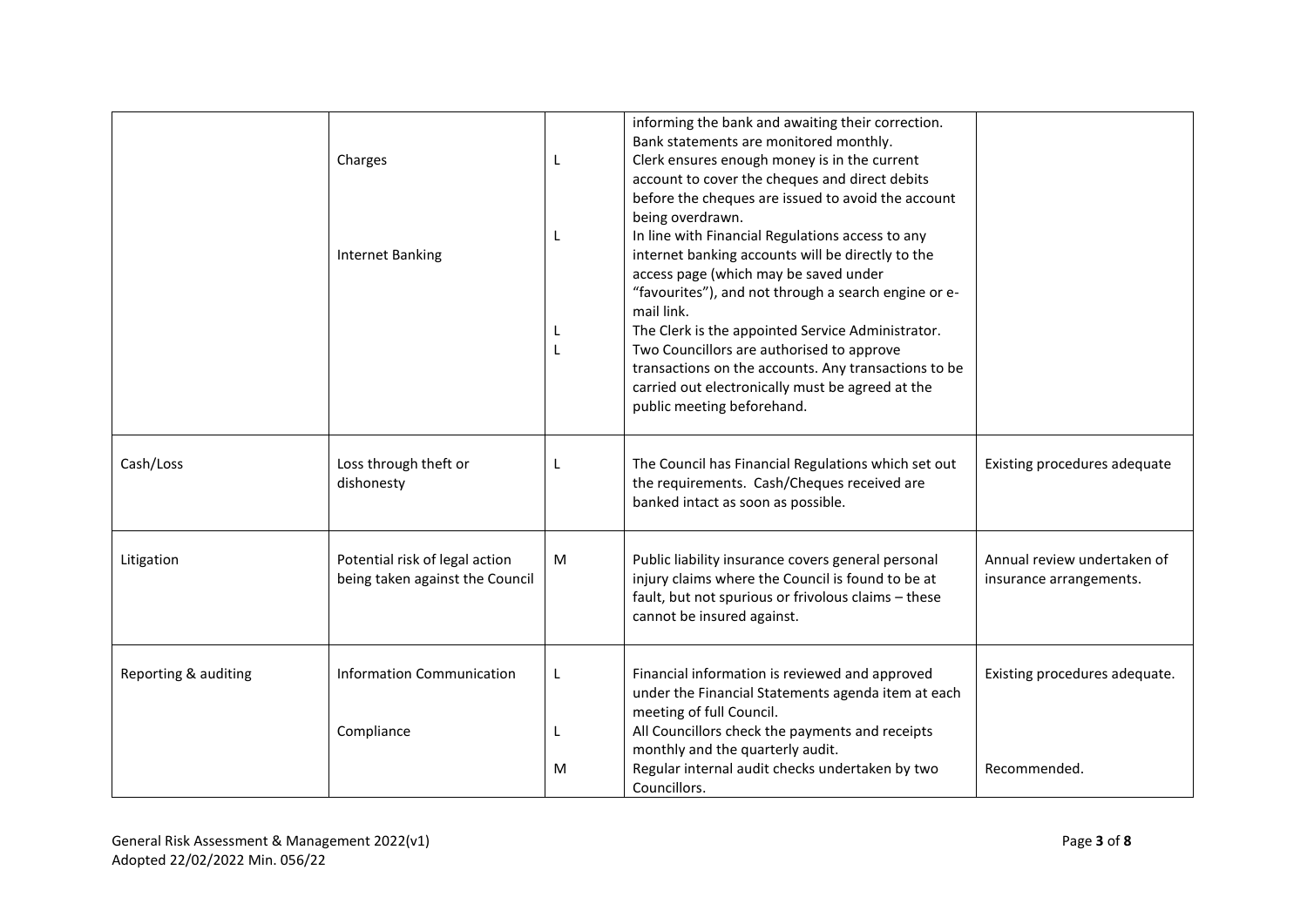| <b>Internal Audit</b>                 | Compliance with agreed<br>procedures                                                                                                | L                 | The Council has appointed an independent internal<br>auditor, who undertakes an audit annually.                                                                                                                                                                                                              |                                                                                                              |
|---------------------------------------|-------------------------------------------------------------------------------------------------------------------------------------|-------------------|--------------------------------------------------------------------------------------------------------------------------------------------------------------------------------------------------------------------------------------------------------------------------------------------------------------|--------------------------------------------------------------------------------------------------------------|
| <b>Grants &amp; Donations</b>         | Power to pay Authorisation of<br>Council to pay                                                                                     | L.<br>м           | All such expenditure is approved by full Council,<br>minuted and recorded when payments are made<br>using S137 powers of expenditure.<br>Grant application form to be submitted with any<br>applications for a grant to keep records up to date.                                                             | Existing procedures adequate.<br>Recommended.                                                                |
| Grants receivable                     | Receipts of Grants                                                                                                                  | L                 | The Parish Council receives an annual contribution<br>from Cornwall Council for footpath maintenance<br>(LMP/SWCP)                                                                                                                                                                                           | Existing procedures adequate.                                                                                |
| <b>Best Value Accountability Work</b> | Work awarded incorrectly<br>Overspend of services                                                                                   | L<br>M            | The Council has adopted Financial Regulations which<br>set out the requirements to achieve best value. The<br>level of control varies with the value of individual<br>contracts.<br>If problems encountered with a contract the Clerk<br>would investigate the situation and report to the full<br>Council.  | Existing procedures adequate.                                                                                |
| Salaries and Associated Costs         | False employee<br>Salary paid incorrectly -<br>Wrong rate paid<br>Wrong hours paid<br>Wrong deductions of National<br>Insurance/Tax | $\mathbf{I}$<br>L | The Council authorises the appointment of all<br>employees.<br>The Clerk has a contract of employment.<br>Salary rates are assessed annually by the Council.<br>Salary and Inland Revenue payment slips are<br>produced monthly and inspected at the monthly<br>meeting of the Council. All Tax and National | Existing procedures adequate.<br>Recommended - A closed<br>session of a nominated Parish<br>Council meeting. |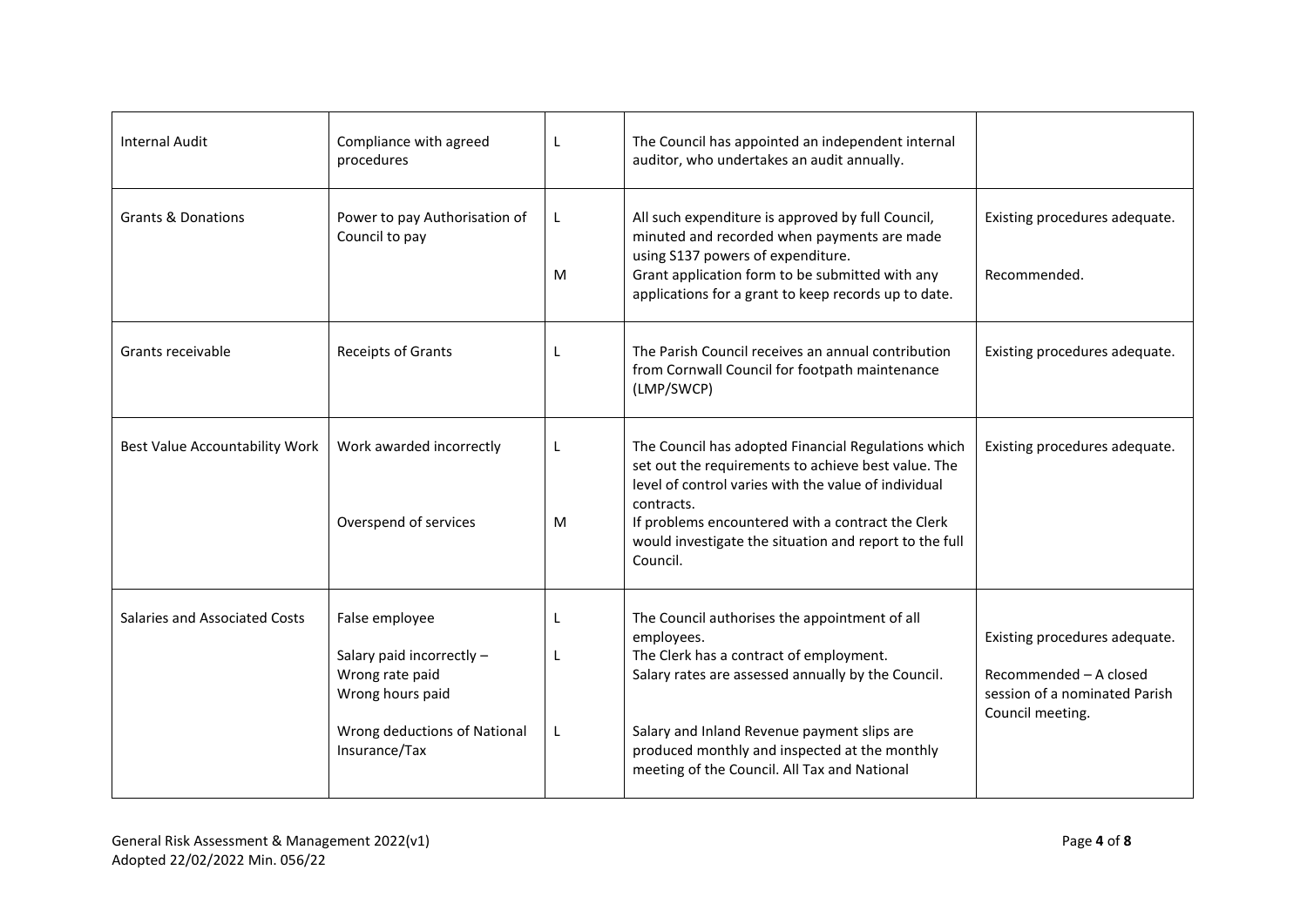|                                                       |                                                             |     | Insurance payments made are submitted in the<br>Inland Revenue Annual Return.                                                                                                                                                                                                                                                                                                                        | Existing procedures adequate.                                                               |
|-------------------------------------------------------|-------------------------------------------------------------|-----|------------------------------------------------------------------------------------------------------------------------------------------------------------------------------------------------------------------------------------------------------------------------------------------------------------------------------------------------------------------------------------------------------|---------------------------------------------------------------------------------------------|
| <b>Employers Annual Return</b>                        | Paying and accounting for NI<br>and Tax employment salaries | L   | Employer's Annual Return is completed and<br>submitted online to the Inland revenue.                                                                                                                                                                                                                                                                                                                 | Existing procedures adequate.                                                               |
| <b>Councillor Allowances</b>                          | Councillors over-paid Income<br>tax deduction               | N/A | No allowances are allocated to Parish Councillors.                                                                                                                                                                                                                                                                                                                                                   | No procedures required.                                                                     |
| <b>Election Costs</b>                                 | Risk of an election                                         | H   | The risk is higher in an election year but a by-<br>election could be called for any casual vacancies.<br>There are no measures which can be adopted to<br>minimise the risk of having elections as this is the<br>democratic process. When a scheduled election is<br>due the Clerk will obtain an estimate of costs from<br>Cornwall Council for a full election and an un-<br>contested election. | Council should consider saving<br>each year to cover all costs of<br>allocate reserves.     |
| Legal Powers                                          | Illegal activity or payments                                | L   | All activity and payments within the powers of the<br>Parish Council to be resolved and minuted at the<br>public meeting, as Financial Regulations prescribe.                                                                                                                                                                                                                                        | Existing procedure adequate.                                                                |
| Minutes/Agendas/Notices<br><b>Statutory documents</b> | Accuracy and legality business<br>conduct                   |     | Minutes and agenda are produced in the prescribed<br>method by the Clerk and adhere to legal<br>requirements and best practice guidelines. Minutes<br>are approved and signed at the following pubic<br>meeting. Minutes and agenda are displayed<br>according to legal requirements.<br>Business conduct at Council meetings should be<br>managed by the Chair.                                     | Existing procedure adequate.<br>Guidance/Training to Chair<br>should be given (if required) |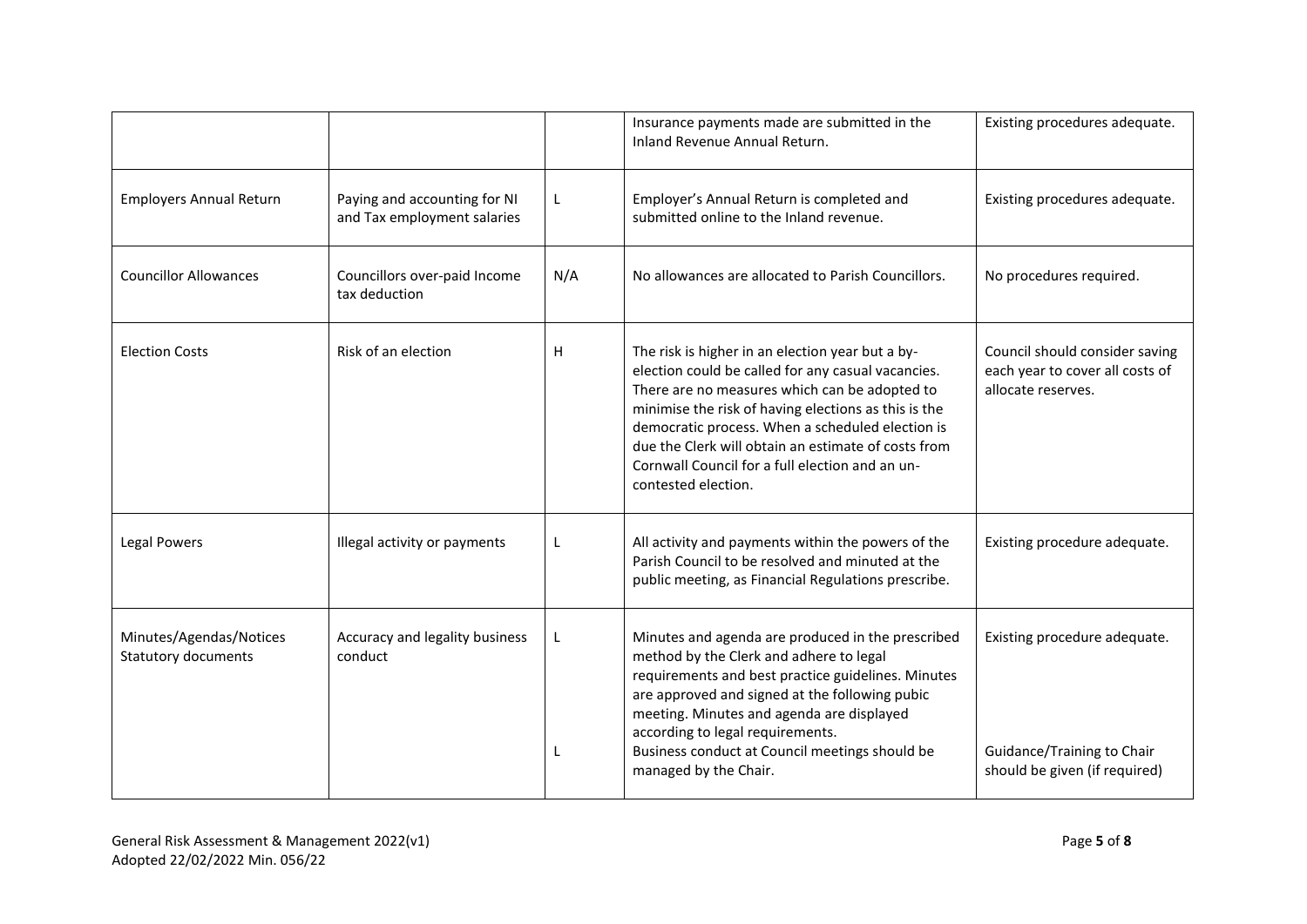|                          |                                                         |   |                                                                                                                                                                   | Members to adhere to Code of<br>Conduct.                                                 |
|--------------------------|---------------------------------------------------------|---|-------------------------------------------------------------------------------------------------------------------------------------------------------------------|------------------------------------------------------------------------------------------|
| <b>Members Interests</b> | Conflict of Interest<br>Register of Members Interests   | M | Declarations of interest by members at Council<br>meetings.<br>Register of Members Interests forms reviewed<br>regularly.                                         | Existing procedure adequate.<br>Members take responsibility to<br>update their Register. |
| Insurance                | Adequacy<br>Cost<br>Compliance<br>Fidelity<br>Guarantee | L | An annual review is undertaken of all insurance<br>arrangements in place.<br>Ensure compliance measures are in place.                                             | Existing procedure adequate.<br>Review insurance provision<br>annually.                  |
| <b>VAT</b>               | Re-claiming                                             | L | The Council has Financial Regulations which set out<br>the requirements.                                                                                          | Existing procedures adequate.                                                            |
| Data Protection          | <b>Policy Protection</b>                                | L | The Parish Council is registered with the Data<br><b>Protection Agency</b>                                                                                        | Ensure annual renewal of<br>registration                                                 |
| Freedom of Information   | <b>Policy Provision</b>                                 | L | The Council has a Model Publication scheme in<br>place.                                                                                                           | Monitor any requests made<br>under FOI.                                                  |
| Assets                   | Risk of damage                                          |   | An annual review of assets is undertaken for<br>insurance provision                                                                                               | Existing procedures adequate.                                                            |
| Maintenance              | Poor performance of assets or<br>amenities              | L | All assets owned by the Parish Council are regularly<br>reviewed and maintained. All repairs and relevant<br>expenditure for any repair is actioned/authorised in | Existing procedures adequate.                                                            |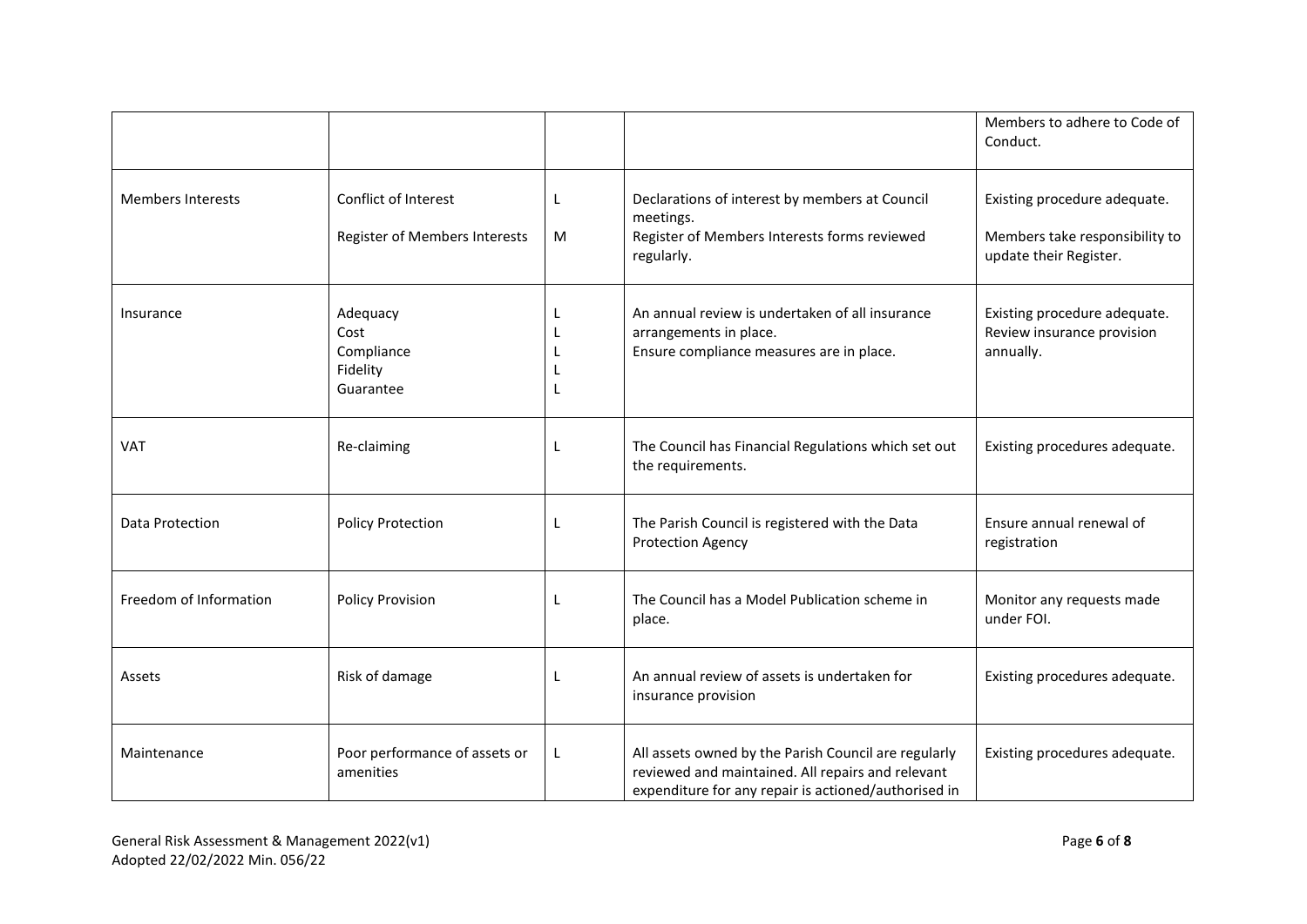|                         | Risk to third parties                                                                                    | L      | accordance with the correct procedures of the Parish<br>Council.<br>Assets are insured.                                                                                                    |                               |
|-------------------------|----------------------------------------------------------------------------------------------------------|--------|--------------------------------------------------------------------------------------------------------------------------------------------------------------------------------------------|-------------------------------|
| <b>Meeting Location</b> | Adequacy<br>Health and Safety                                                                            | L<br>М | The Parish Council meetings are held at Bangors Hall,<br>the venue is considered to have appropriate<br>facilities.<br>Compliant with current legal requirements for<br>Health and Safety. | Existing procedures adequate. |
| Contractors             | Lack of professionalism and<br>non-compliance with law and<br>practices                                  | M      | Follow procurement procedures as set out in<br>Financial Regulations. Request copies of<br>contractor's insurance, risk assessment and method<br>statement                                 |                               |
| Administration          | Incomplete Register of<br>Interests (Councillors)                                                        | L      | Regular reminder to members. Code of Conduct<br>training for members                                                                                                                       | Maintain existing procedures  |
|                         | <b>Business Continuity/Loss of</b><br>Records                                                            | L      | Back up files.                                                                                                                                                                             | Maintain existing procedures  |
|                         | Long term adverse impacts<br>from poor decision-making.<br>Reputational damage and loss<br>of confidence | L      | Adherence to adopt Standing Orders - Review<br>annually                                                                                                                                    | Maintain existing procedures  |
|                         | Loss of Clerk                                                                                            | L      | Unite Clerks in the Poundstock Ward to provide<br>interim cover.                                                                                                                           | Clerk to action               |